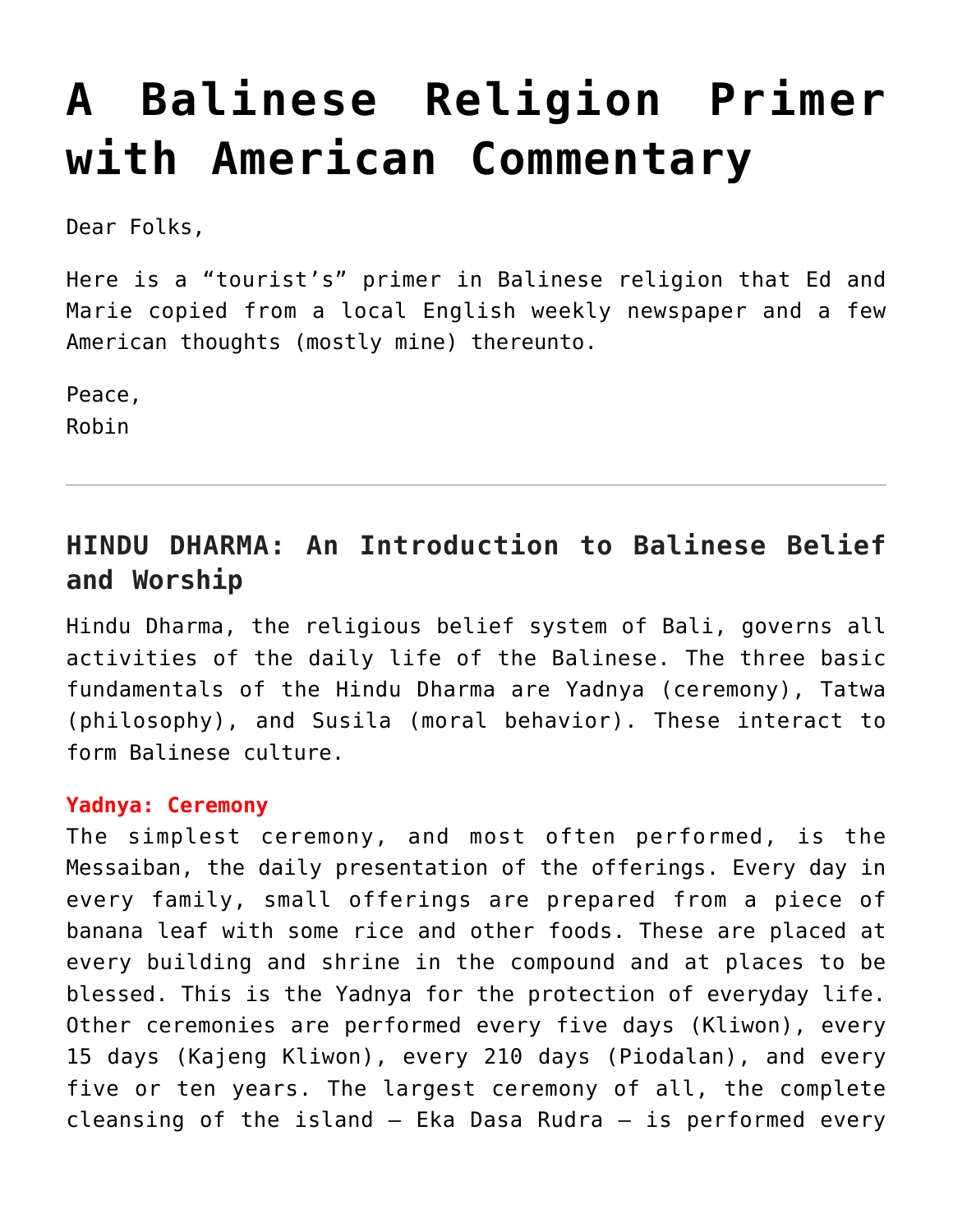100 years and only at Besakih Temple. The last one was held in 1979.

There are five types of ceremonies in Bali, the Panca Yadnya listed below. Panca means "five" and Yadnya means "holy sacrifice with a pure heart."

- 1. **Dewa Yadnya:** to the Gods and Goddesses as manifestations of the Supreme Being.
- 2. **Pitra Yadnya:** to the ancestors who give the people guidance in life and gave them the opportunity to be born.
- 3. **Manusa Yadnya:** to protect our lives and those of future generations.
- 4. **Rsi Yadnya:** to the priests who guide us all on our spiritual journey.
- 5. **Bhuta Yadnya:** to any other beings (visible and invisible) to ensure that there will be harmony and unity in nature.

### **Panca Srada: Five Beliefs**

The Yadnya are performed as part of a system of belief called Panca Srada. Panca means "five" and Srada means "faith" or "belief." The five fundamental beliefs of Balinese Hindus are:

- 1. Belief in the Supreme Being
- 2. Belief in the Atman (soul)
- 3. Belief in the judgment of Karma Pala, the law of cause and effect
- 4. Belief in Samsara (reincarnation)
- 5. Belief in Moksa (unity with God).

#### **Khayangan: Sacred Places**

The Khayangan are places where sacred artifacts are kept and are considered holy ground, for the performance of prayers and religious ceremonies. The type and name, as well as the anniversary of each Khayangan, depends on its function as well as the history and legends associated with it. Khayangan include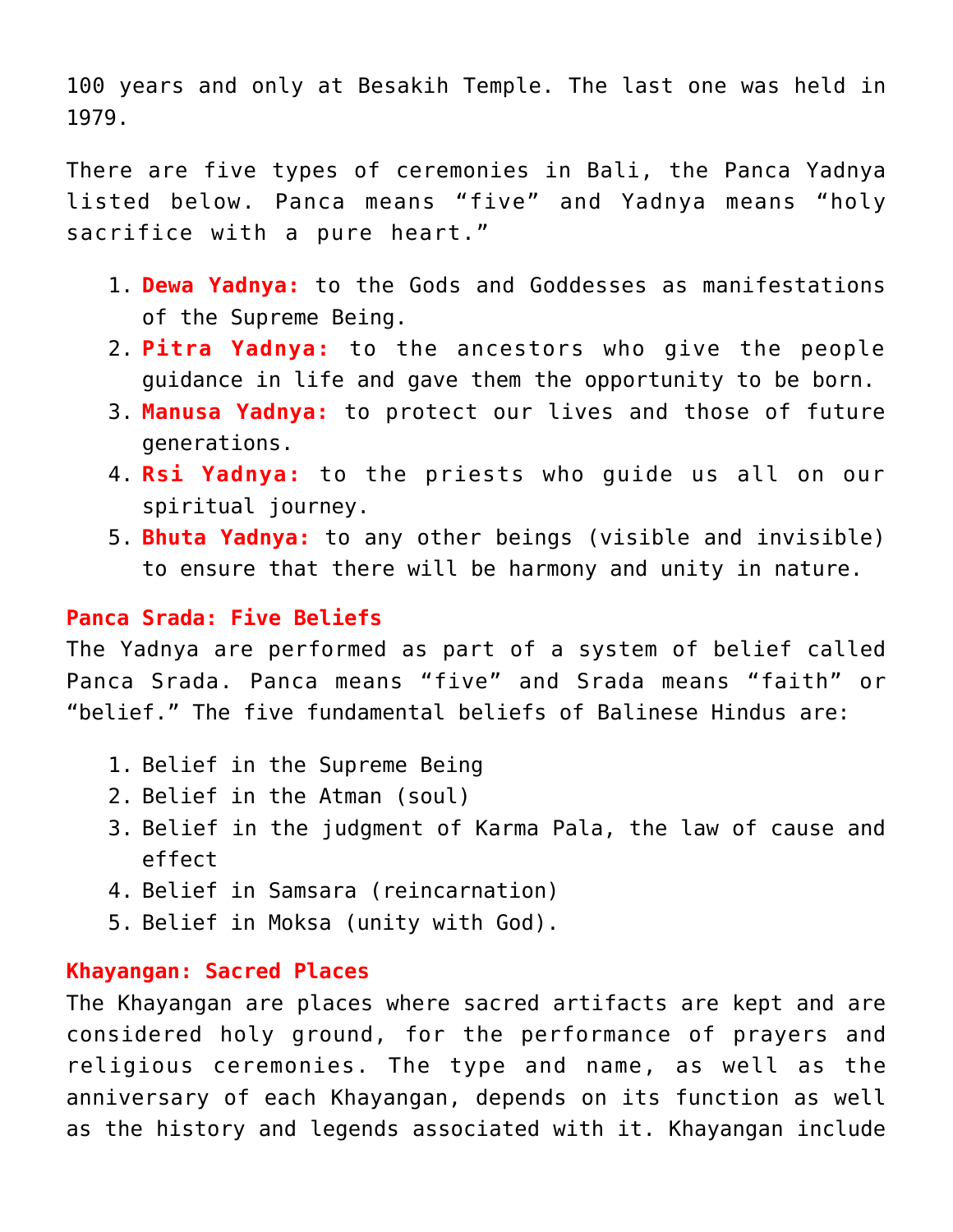house temples, family temples, merchants' temples, rice field temples, and the three main temples of every desa adat or Balinese town. Every Khayangan is a holy place and it is expected that anyone who enters there should respect and preserve its holiness.

#### **Susila: Moral Behavior**

First and foremost, the ceremonies which take place in any village in Bali are for the well being of the people of the community. Each village has its own customs (adat) and regulations which have been passed down from the ancestors and which are determined by Desa (place), Kala (time), and Patra (situation/context).

As a visitor, if you wish to witness or take part in a ceremony, it is important to feel as one with the people of the community and be prepared to cooperate. Some points of conduct should be noted before entering a Pura or Khayangan where a ceremony is taking place. You will usually be welcome if you observe these guidelines. Without observing them, the Balinese believe that your conduct could be harmful to both yourself and the community.

It is essential to remember that a ceremony is an important event in the life of the community, not merely a spectacle laid on for the benefit of visitors. Accordingly, visitors should stay in the background and respect the following rules.

- Don't push people.
- Don't stand in the paths or entrances.
- Don't talk too loudly.
- Don't sit on any part of the buildings of the inner temple.
- Don't wander about when the community is praying, especially not in front of someone praying.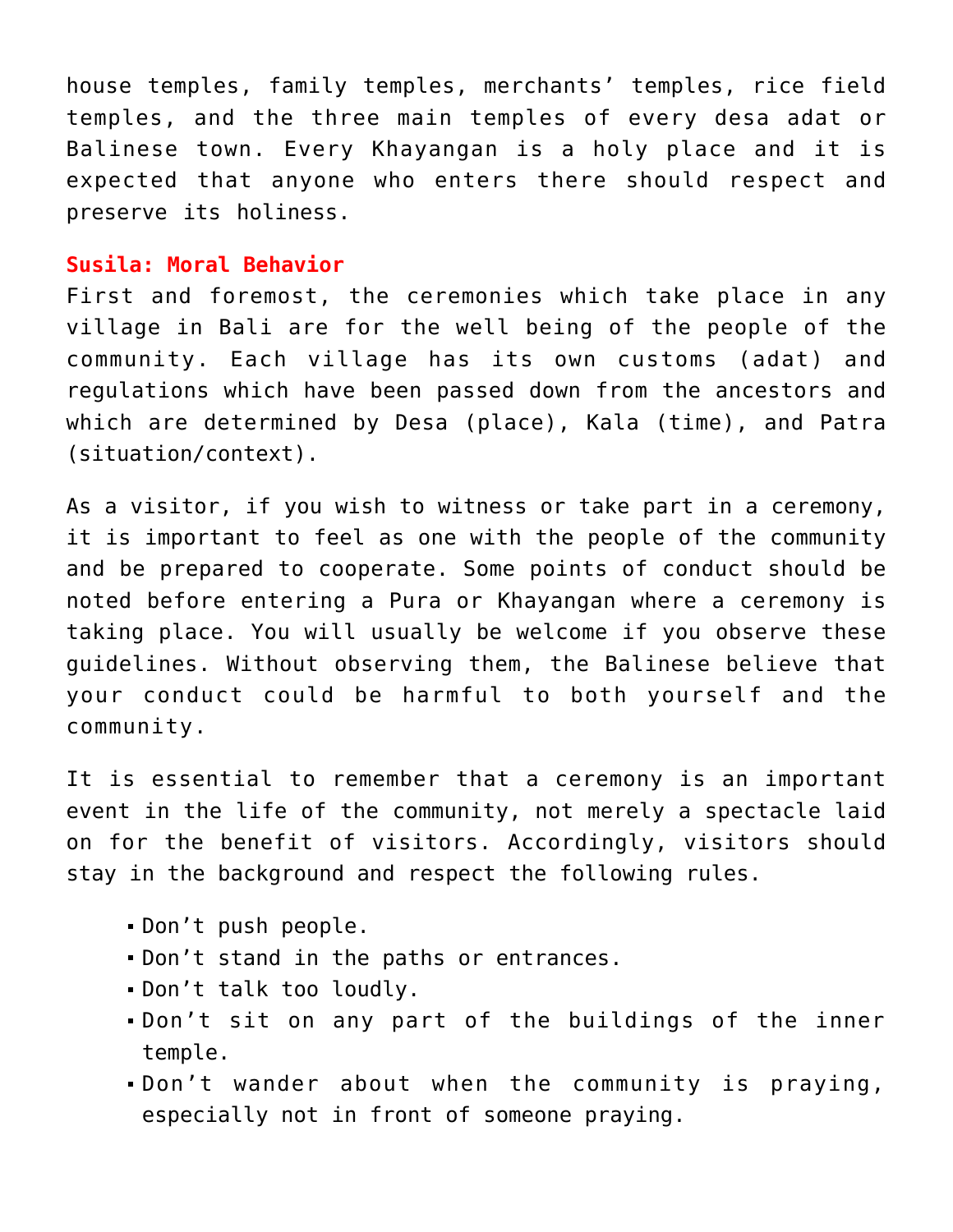- Don't stand above the holy objects, priests, or anyone else, for that matter.
- Don't use flash when taking pictures.
- You may not enter a Khayangan if you have wounds or are bleeding; have recently lost a relative; or have a child less than four days old.

## **A Guide to Prayer**

These are the eight steps to Balinese prayer with flowers. Sometimes additional prayers are added in the middle of the prayer cycle for important ceremonies.

- 1. Asana and Pranayama. Light incense and sit quietly to calm yourself, men crosslegged, women kneeling, breathing slowly in a state of harmony. This is preparation for prayer.
- 2. Karoshadana. One 'washes' one's face and hands in the smoke of the incense.
- 3. Atmatatwa. Pray with empty hands to connect to one's own soul.
- 4. Sryanamastuti. Hold a single flower in the fingertips to pray to the Supreme God who is manifest in the sun.
- 5. Brahma, Wisnu, Iswara Tri Murti. Now hold a mixture of different coloured flowers in the fingertips, in prayer to the Trinity God manifestation; Creator, Preserver and Destroyer.
- 6. Samidaya. Holding three or more flowers, this prayer symbolizes worship of the Supreme God (Sang Hyang Widhi Wasa) and all His other manifestations which people visualize in many forms throughout the world.
- 7. Shanti. Praying again with empty hands, beseeching peace in ourselves, peace between us, and peace throughout the world. Finish smiling in mindfulness.
- 8. Nunas Tirta. Wait quietly until the Pemangku (priest\*) comes around to you. First raise your hands slightly in a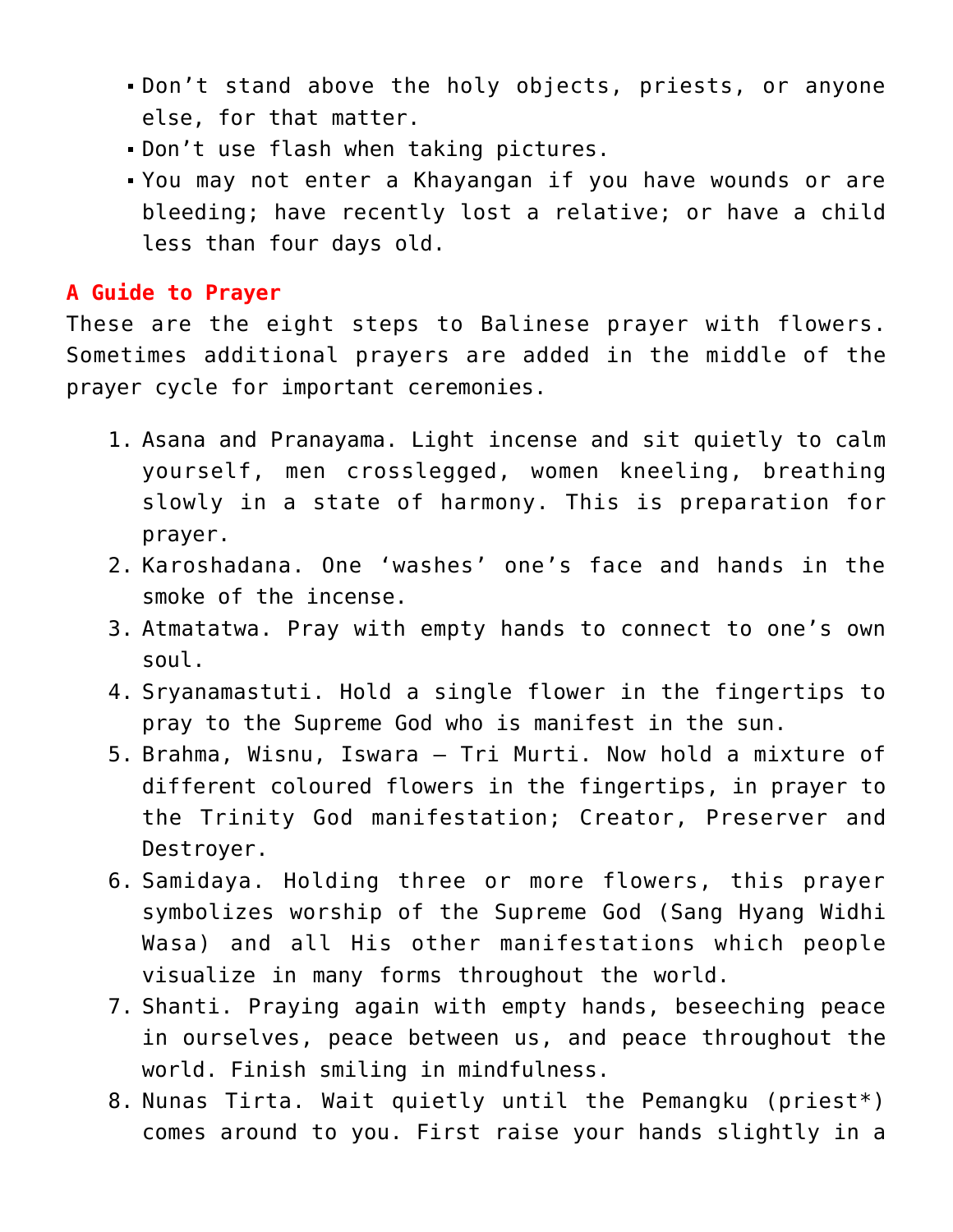receptive position while he sprinkles Tirta (holy water) over you. Then raise your right hand, supported by the left, and receive Tirta three times to drink, and three times to spread over your hair and face. Then raise your hands slightly again to receive another sprinkling of Tirta. Finally, raise the right hand supported by the left, to receive a few grains of rice. Place some on your forehead, on each of your temples and just below the throat, eat a few and sprinkle some on your head.

Now that you have some background about Balinese religious practices, you can participate in ceremonies and enjoy a meaningful interaction with the community. To learn more, feel free to ask the Balinese volunteers present at temple ceremonies.

From our guide book: "Pemangku, always dressed in white, can come from any caste other than Brahman. They consecrate offerings, make holy water, and preside over temple ceremonies. The most important Pemangku are those attached to the village temples, but there are also Pemangku for irrigation temples, family temples, and others, sometimes up to a dozen or more in a village."

After it was decided that I would write some "theological thoughts" about this tourist guide to Balinese Religion and after I read it without a clue as to what to say, I decided to ask a couple of people in my life to read it and give me their first reactions. One said, "I know this isn't Christian or even PC, but the first thing that springs to mind is that old Pharasaic prayer, "Thank God I'm not like 'them'." The second said, "What a pain in the a– to have to go through all of that to order their lives."